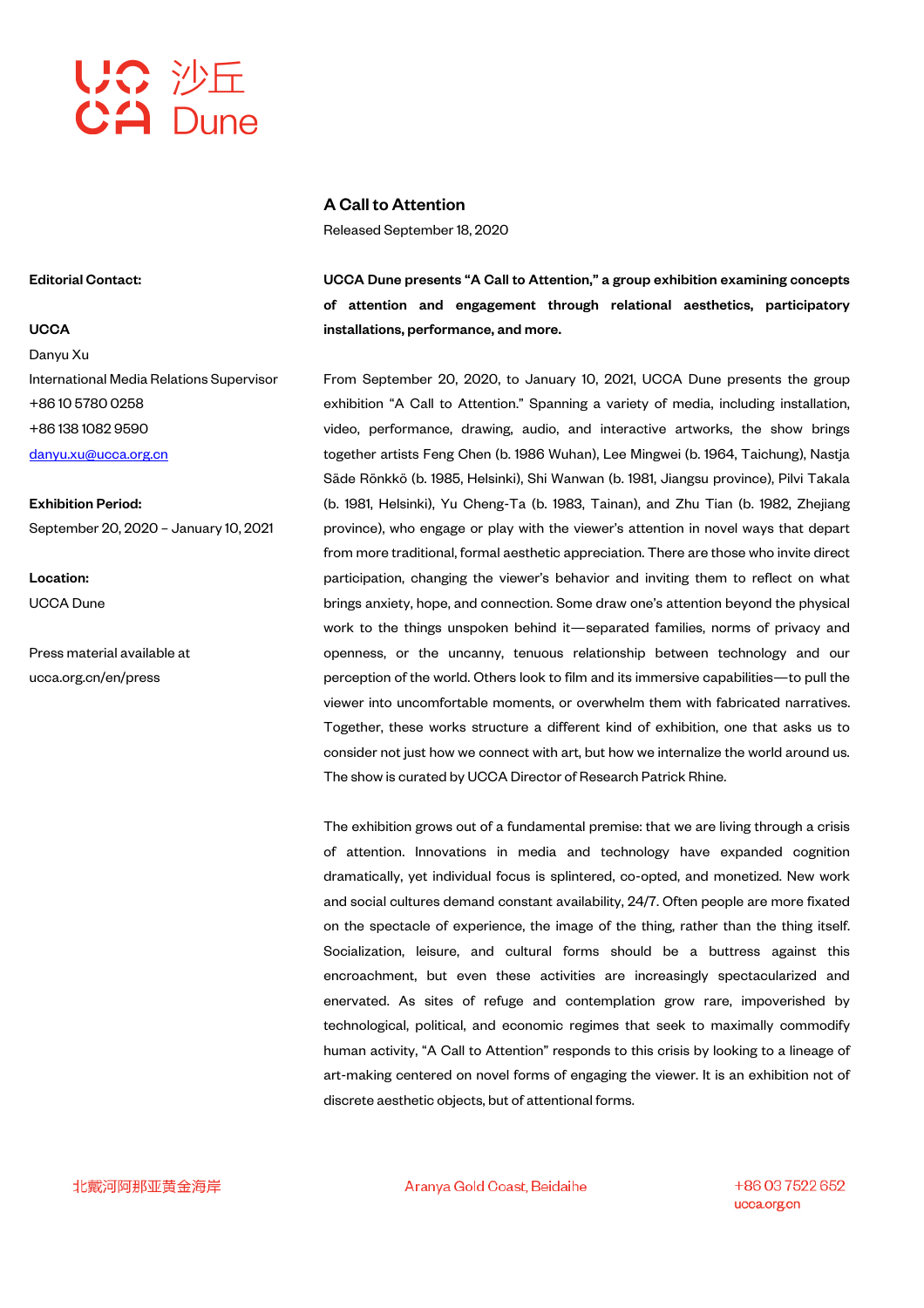In the attention economy, the museum still retains its (perhaps increasingly tenuous) status as a heterotopic institution—a space sought out for its spiritual, psychological, or emotional potentials, outside of the modes of attention that characterize most of our activities. "A Call to Attention" is specifically curated in dialogue with the unique architecture and setting of UCCA Dune, designed by Li Hu and Huang Wenjing of OPEN Architecture, nestled in the sand by the Bohai Sea in the Aranya Gold Coast Community, 300 kilometers from Beijing. Organized within the buried cloisters of UCCA Dune, itself situated in the idealized beach resort community of Aranya—a zone of leisure, retreat, and cultural pursuit—"A Call to Attention" aims to create a space removed from spectacle (insofar as possible) in which visitors might find a more meaningful mode of retreat. Not a taxonomy of movements or forms, the exhibition instead raises questions related to the nature of this discourse: How do artists shift from a practice of aesthetic objects to works of aesthetic *engagement*? What strategies do they employ? Most importantly, once they have your attention, what do they do with it?

# About UCCA Dune

UCCA Dune is an art museum buried under a sand dune by the Bohai Sea in Beidaihe, 300 kilometers east of Beijing. Designed by OPEN Architecture, its galleries unfold over a series of cell-like spaces that evoke caves. Some are naturally lit from above, while others open out onto the beach. As a branch of UCCA, China's leading independent institution of contemporary art, it presents rotating exhibitions in dialogue with its particular site and space. UCCA Dune is built and supported by UCCA strategic partner Aranya, and located within the Aranya Gold Coast Community.

www.ucca.org.cn/en

# About the Artists

### Feng Chen

Feng Chen (b. 1986, Wuhan, lives and works in Hangzhou) creates hypnotic videos, sculptures, and installations that investigate synchronization between visuals and audio, inserting a wedge between different signals and leading us to question which of our senses we should ultimately trust. In his work, perception and reality interact with each other in labyrinthine ways, reclaiming that experience is the most essential and authentic part of existence and the ultimate nature of reality. His ongoing project *The Darker Side of Light* has been presented in multiple iterations, each time constructing

Aranya Gold Coast, Beidaihe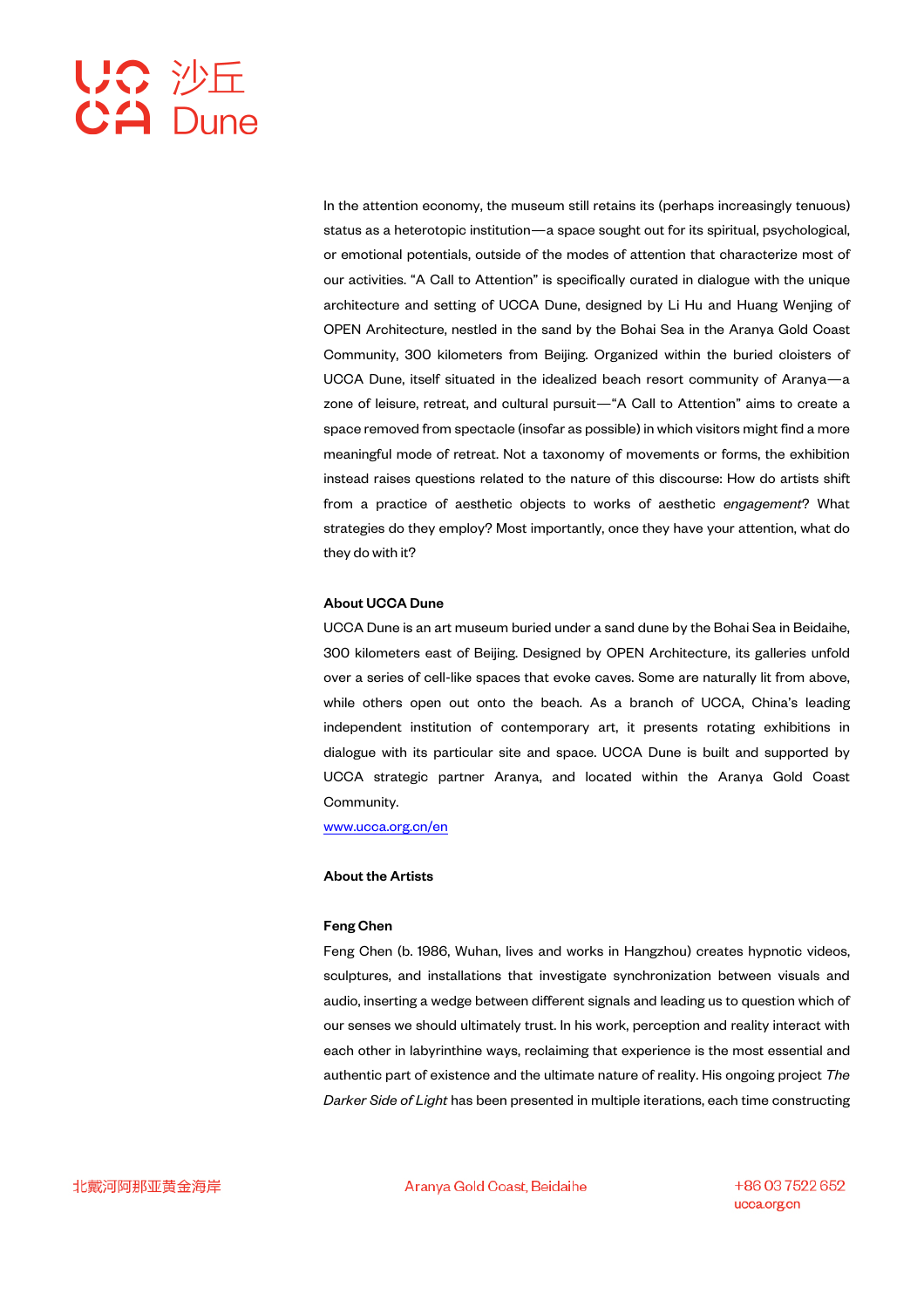automated systems that dissect our perception of body and space and new reflections on the relationship between man and machine. Feng graduated from the Department of New Media Art of the China Academy of Art in 2009, and in 2014 he joined a two-year program at the Rijksakademie in Amsterdam. His solo exhibitions include "Feng Chen Solo Show" and "Moment by Moment" at Capsule Shanghai. In 2018 he participated in Art Basel Hong Kong Discoveries with the solo project *The Darker Side of Light – Color*. A new iteration of this work, titled *The Darker Side of Light – Shadow*, was exhibited in 2018 at the Annex Project Space of the Fosun Art Foundation, Shanghai. Recent group shows include "The 6th Guangzhou Triennial – As We May Think: Feedforward"; "City Unbounded – Shanghai Jing'an International Sculpture Project"; and "8102 – On Reality" at OCAT Shanghai. His work was presented in 2015 at the Rijksakademie van Beeldende Kunsten "OPEN 2015" in Amsterdam, and in the "Video Art | June Edition" exhibition at the Dr. Bhau Daji Lad Museum, Mumbai. Feng's works are featured in the White Rabbit Contemporary Art Collection (Sydney), and the collections of the China Art Museum (Shanghai) and the Rijksakademie van beeldende kunsten (Amsterdam). His work has been covered in *Artforum*, *Randian*, *Art China*, and *Flash Art*.

### Lee Mingwei

Lee Mingwei (b. 1964, Taichung, lives and works in New York and Paris) creates participatory installations, where strangers can explore issues of trust, intimacy, and self-awareness, and one-on-one events, in which visitors explore these issues with the artist through eating, sleeping, walking, and conversation. Lee's projects are often open-ended scenarios for everyday interaction, and take on different forms and change over the course of an exhibition. Lee received an MFA from Yale University in 1997 and has held solo exhibitions internationally, including at the Whitney Museum of American Art, New York (1998); Isabella Stewart Gardner Museum, Boston (2000); Museum of Modern Art, New York (2003); Los Angeles County Museum of Art (2004); Museum of Contemporary Art, Taipei (2007); Queensland Gallery of Modern Art, Brisbane (2008); Mori Art Museum, Tokyo (2014); Museum of Fine Arts, Boston (2015); The Metropolitan Museum of Art, New York (2015); Centre Pompidou, Paris (2017, 2018); and Gropius Bau, Berlin (2020), and has been featured in biennials in Venice, Lyon, Liverpool, Taipei, and Sydney, the Whitney Biennial, and the Asia Pacific **Triennial** 

### Nastja Säde Rönkkö

Nastja Säde Rönkkö (b. 1985, Helsinki, lives and works in London and Helsinki) works

Aranya Gold Coast, Beidaihe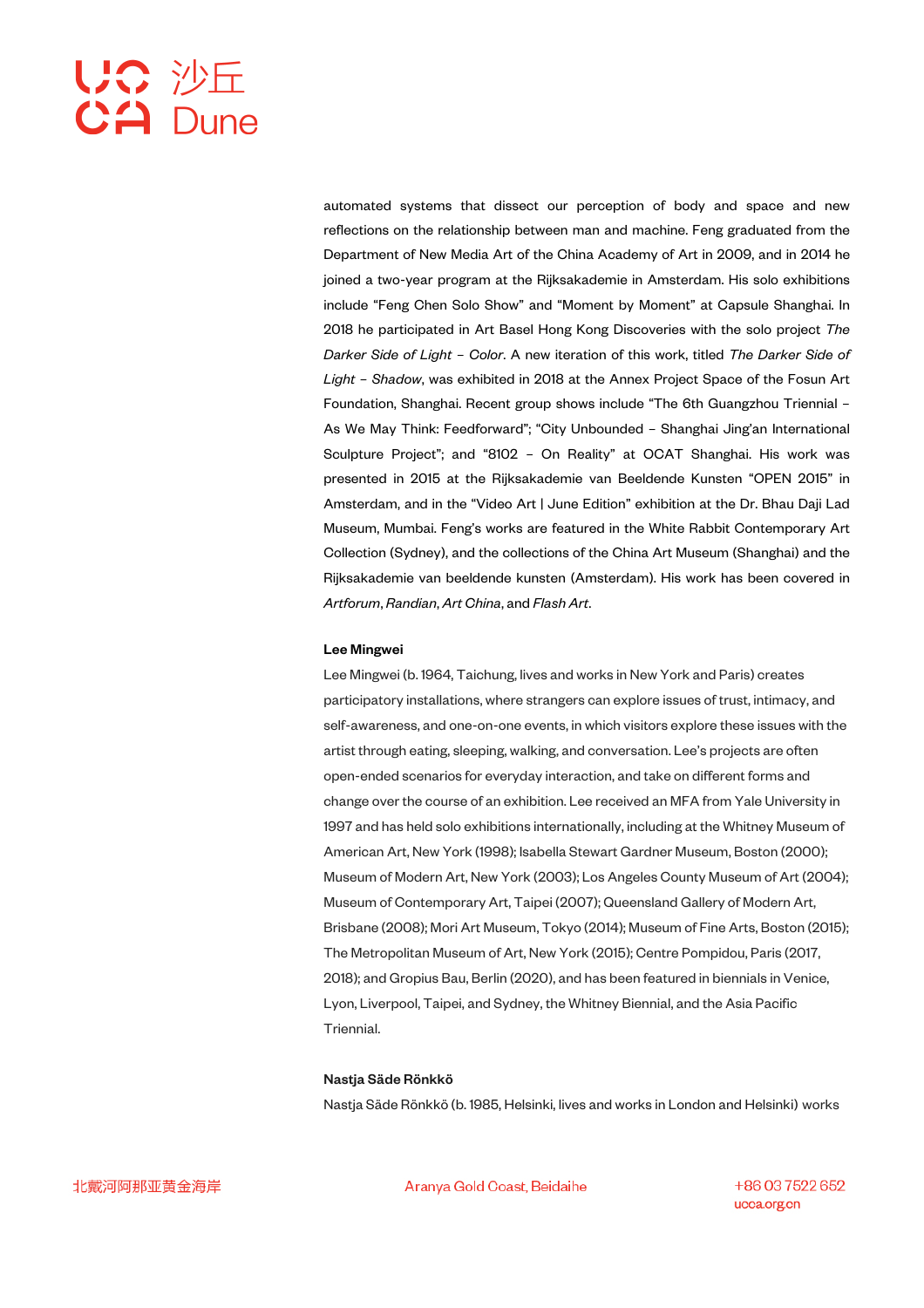with video, performance, installation, participatory art, the Internet, and text. Her projects investigate the relationship between the digital era, power, humanity and the future of our planet. She is particularly fascinated with how concepts such as love, slowness, or affection can be silent yet radical ways to be and act in the world. Her practice dreams about the future and explores presence through the politics and poetics of emotion. She has exhibited and performed internationally in places such as Somerset House (London), Sydney Opera House, SXSW (Austin, Texas), Royal Academy of Arts (London), Glasgow International, FACT Liverpool, Museum of the Moving Image (New York), Kiasma Museum of Contemporary Art (Helsinki), and Boulder Museum of Contemporary Art (Boulder, Colorado). Recent solo exhibitions include "for those yet to be" (EMMA Museum of Modern Art, Espoo, Finland, 2020); "Altered Breaths, Future Feelings" (Tampere Art Museum, Finland) and "for your charred bones and restless soul" (Aboa Vetus & Art Nova, Turku, Finland, 2019). She has been artist-in-residence in Somerset House Studios, London (2018-2019), Wysing Arts Centre, Cambridge (2018) and Matadero Madrid (2016). Her work has been screened in festivals such as Helsinki International Film Festival - Love and Anarchy, and Ivy Film Festival, Brown University, Providence, USA, both in 2018. She is the 35th recipient of the Young Artist of the Year 2019 title and award, one of the most prestigious art awards in Finland. Forthcoming projects include a performance in New Performance Turku Festival in Finland and a residency at The Arctic Circle residency program.

## Shi Wanwan

Shi Wanwan (b. 1981, Jiangsu province) is a conceptual artist who works through the creation of specific contexts. He graduated from the Sculpture Department of the Central Academy of Fine Arts with a master's degree, and is currently pursuing a PhD at the School of Intermedia Art of the China Academy of Art. He has held solo exhibitions at galleries and art institutions in including Tang Contemporary Art (Beijing), A4 Contemporary Arts Center (Chengdu), Art Museum of Nanjing Museum of the Arts, Open Contemporary Art Center (Taipei), oMo Art Space (Berlin), and AMAC Projects (Paris), among others. His work has also been shown at Guanshanyue Art Museum (Shenzhen), Wanying Art Museum (Shijiazhuang, China), China Academy of Art Art Museum (Hangzhou), Jinji Lake Art Museum (Suzhou), CAFA Art Museum (Beijing), Today Art Museum (Beijing), Seoul Citizen's Hall, The 5th Jinan International Photography Biennale, UCCA Center for Contemporary Art (Beijing), Taikang Space (Beijing), Tokyo Art Expo Miyazu Daisuke Asia Image Collection Exhibition, The First

Aranya Gold Coast, Beidaihe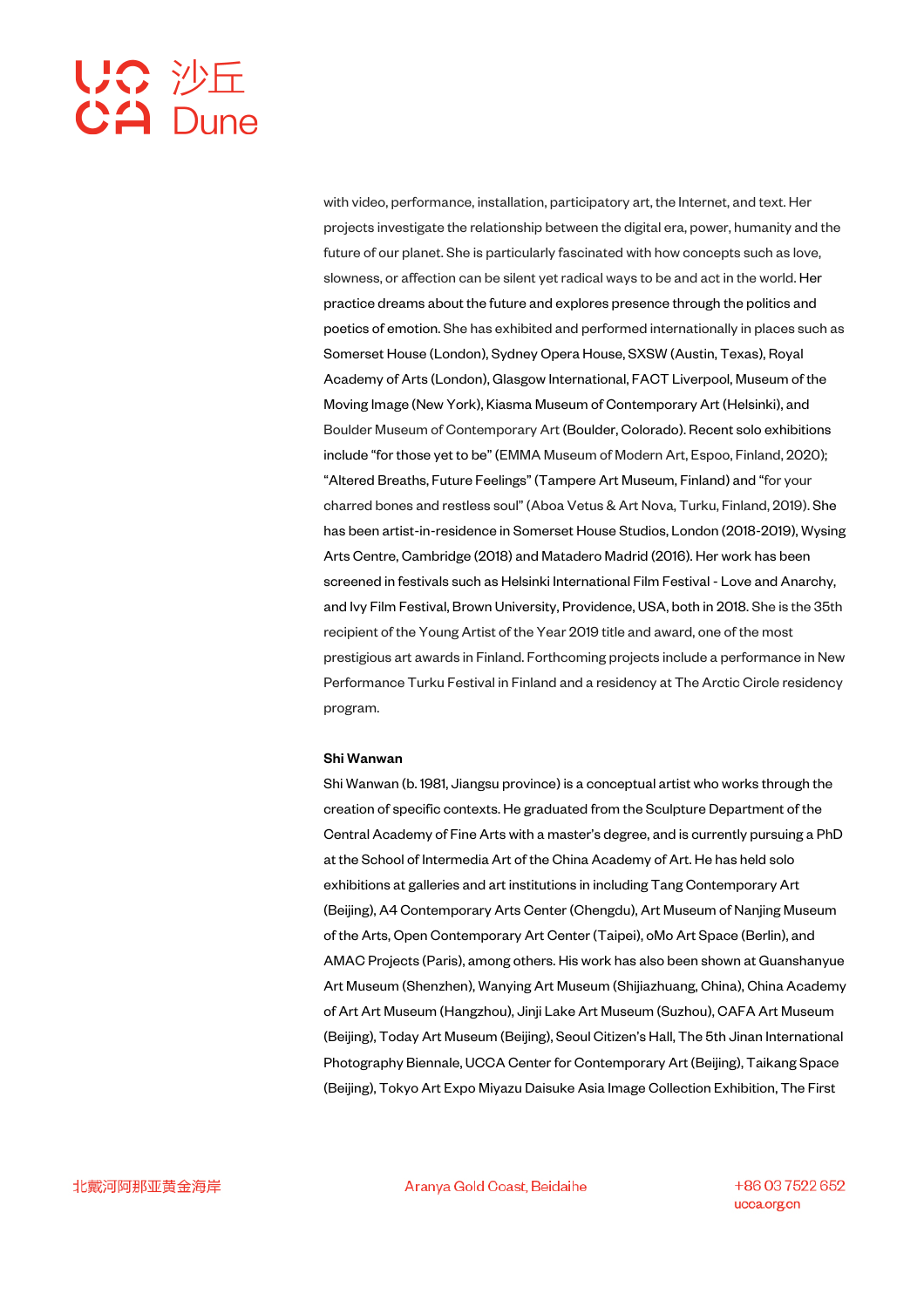Changjiang River International Photo & Video Biennial (Chongqing), Art Sanya, The First International Contemporary Art Festival of China, Jimei (Xiamen), 798 Art Festival, Long March Space, Shanghai Zendai Museum of Modern Art, Shanghai Duolun Museum of Modern Art, and more. He currently lives and works in Suzhou and Hangzhou.

### Pilvi Takala

Pilvi Takala (b. 1981, Helsinki) is an artist living and working between Berlin and Helsinki. Her video works are based on performative interventions in which she researches specific communities in order to process social structures and question the normative rules and truths of our behavior in different contexts. Her works show that it is often possible to learn about the implicit rules of a social situation only through its disruption. Her work has been shown at MoMA PS1 (New York), the New Museum (New York), Palais de Tokyo (Paris), Kiasma (Helsinki), Kunsthalle Basel, Temple Bar Gallery + Studios (Dublin), Manifesta 11, Careof (Milan), CCA Glasgow, International Film Festival Rotterdam, HotDocs (Toronto), Witte de With Center for Contemporary Art (Rotterdam), and the 9th Istanbul Biennial. Takala won the Dutch Prix de Rome in 2011 and the Emdash Award and Finnish State Prize for Visual Arts in 2013. Takala will represent Finland at the Venice Biennale, 2022.

### Yu Cheng-Ta

Yu Cheng-Ta (b. 1983, Tainan) often carries out playful verbal communication with his subjects and viewers to create the concept of "life theater"—that is, deliberately setting up real life situations as scenes for filming. Yu earned both an undergraduate and a master's degree in fine arts from the Taipei National University of the Arts. He was a recipient of the Taipei Arts Award in 2008 and the Beacon Prize at Art Fair Tokyo in 2012. Yu participated in the 6th Taipei Biennial and was featured in the Taiwan Pavilion at the 53rd Venice Biennale. In 2009, he participated in the Biennial Cuvée 08 at OK Center for Contemporary Art in Linz, Austria. In 2012, he took part in the 5th International Biennial of Media Art at Experimenta (Melbourne), and Le Festival Made in Asia (Toulouse). In 2013, Yu held a solo exhibition at the Kaohsiung Museum of Fine Arts, and took part in the Asian Art Biennial at the National Taiwan Museum of Fine Arts (Taichung), as well as Queens International at Queens Museum (New York). In 2014, he held the solo exhibition "Practicing LIVE" at Taipei Fine Arts Museum, and participated in the 10th Shanghai Biennial, the 2nd CAFA Biennial (Beijing), and Asian Art Week at the Asia Society Museum (New York). In 2015, he took

Aranya Gold Coast, Beidaihe